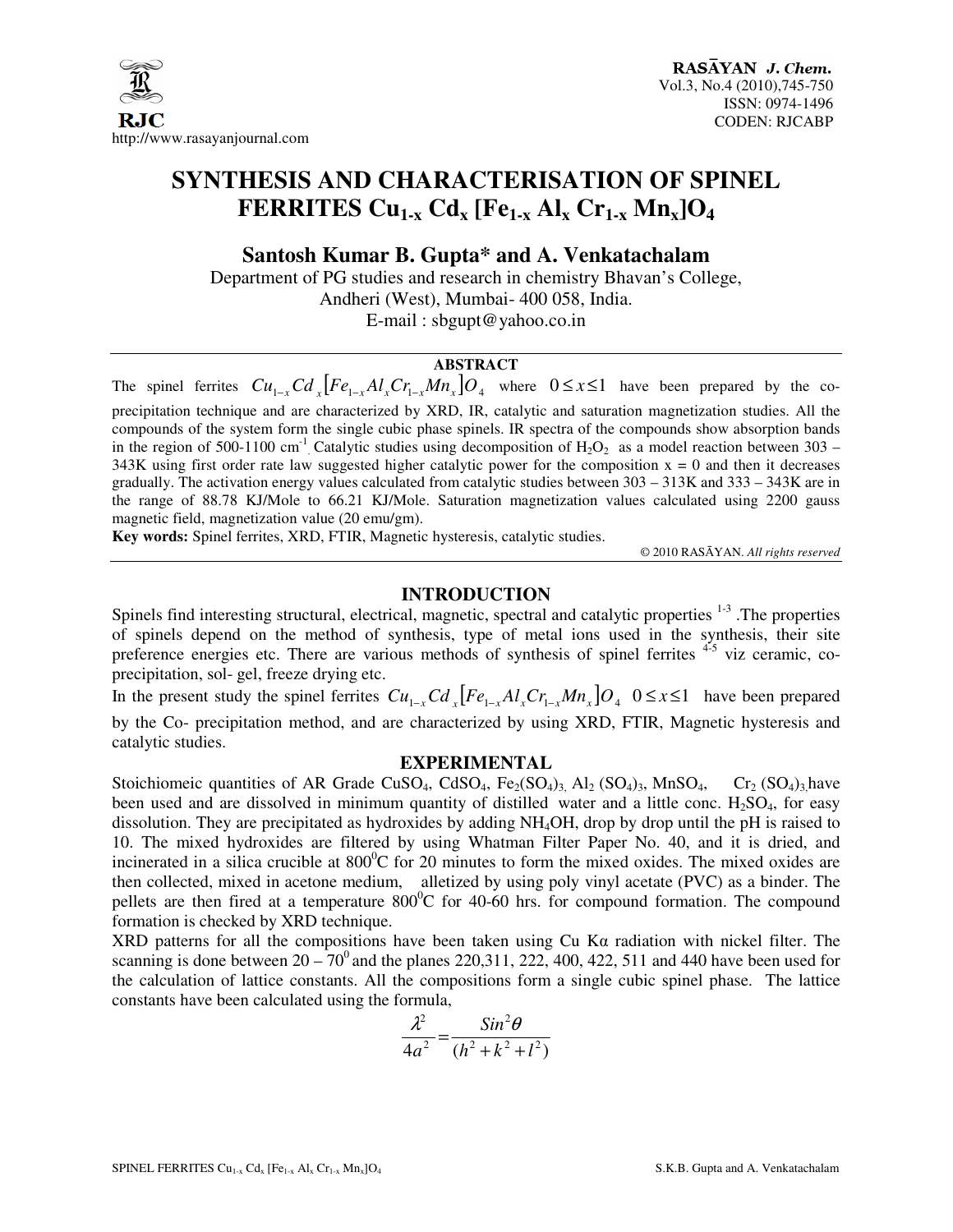Where 'a' is the lattice constant, h, k and l represent the planes and  $\lambda$  is he wavelength of the X- rays used and  $\theta$  is the glancing angle. The lattice constant values are given in Table – 1. The XRD patterns for all the compositions are given in Figure-1.

## **RESULTS AND DISCUSSION**

#### **FTIR Studies**

FTIR spectra for the compositions where  $x = 0$ , 0.4 and 1.0, have been taken using FTIR spectrophotometer in the range  $400-4000$  cm<sup>-1-</sup>. There are four absorption bands have been reported for spinels and two strong absorption bands which are characteristic of tetrahedral and octahedral metals ions have been reported in the literature<sup>6-7</sup>. The FTIR spectral results are given in Table – 2. The FTIR spectra are given in Figure-2.

#### **Magnetic hysteresis Studies**

Magnetic hysteresis studies have been carried out for the compositions  $x = 0$ , 0.4 & 1.0 using a field of 2200 Gauss, and the saturation magnetization values, coercivity, remanance ratio, Jr / Js have been calculated and are given in Table – 3. The magnetic hystersis loop for the composition  $x = 0$  is given in Figure  $-3$ .

#### **Catalyst Studies**

All the compositions of the system have been studied for their catalytic power using a model reaction of decomposition of  $H_2O_2$  at temperatures 303 – 343K, and at various timings viz 1- 5 hrs. 100 mg of catalyst is added to a diluted 5 ml  $H_2O_2$  solution (20 vol / 100 vol. of  $H_2O_2$  is used). To this, one test tube of dil. H<sub>2</sub>SO<sub>4</sub> is added and the solution is titrated against 0.1 N KmnO<sub>4</sub> used as a titrant. The concentration of  $H_2O_2$  at various timings can be calculated from the relation.

1 ml of 0.1 N KmnO4 = 0.00178 gm of  $H_2O_2$ . From the initial and final concentration of  $H_2O_2$  at different timings, the rate constants are calculated using the first order rate law,

$$
K = \frac{2.303}{t} \log \left( \frac{a}{a - x} \right) \tag{1}
$$

Where K is the rate constant, t is the time, a and a  $-x$  are the concentrations initial and at time't' respectively. From the rate constants at different temperatures  $T_1$  and  $T_2$ , the activation energies are calculated by using the relation,

$$
\text{Ea} = 2.303 \times \log \left( \frac{\mathbf{K}_1}{\mathbf{K}_2} \right) \times \frac{\mathbf{T}_1 \times \mathbf{T}_2}{\mathbf{T}_2 - \mathbf{T}_1}
$$
 (2)

Where R (factor) = 8.314 J.,  $T_1 \& T_2$  is absolute temperatures,  $K_1 \& K_2$  is rate constants at  $T_1 \& T_2$ respectively.

The activation energy values for the different compositions are given in Table  $-4$ . The catalytic power of the ferrites is determined from the rate constants, and  $\%$  decomposition of H<sub>2</sub>O<sub>2</sub> at various timings and at various temperatures. From our results, it is inferred that the composition  $x = 0$  is more catalytically active, high rate constant and low activation energy 66 KJ/ mole (Table – 4). With the substitution of Cd <sup>+2</sup>, the catalytic power decreases, as observed from the rate constants. This can be attributed to the effect of diamagnetic Cd+2 ion substitution. Similar work has been a reported in the literature for the catalytic study of spinel ferrites <sup>8-12.</sup> The plots of concentration of H<sub>2</sub>O<sub>2</sub> against time't' for  $x = 0$  composition at various temperatures 303 – 343K are given in Fig.-4.

#### **ACKNOWLEDGEMENTS**

The author gratefully acknowledges the support of the staff of metallurgy department of "IIT Bombay" and SAIF for providing the necessary facilities for the research work.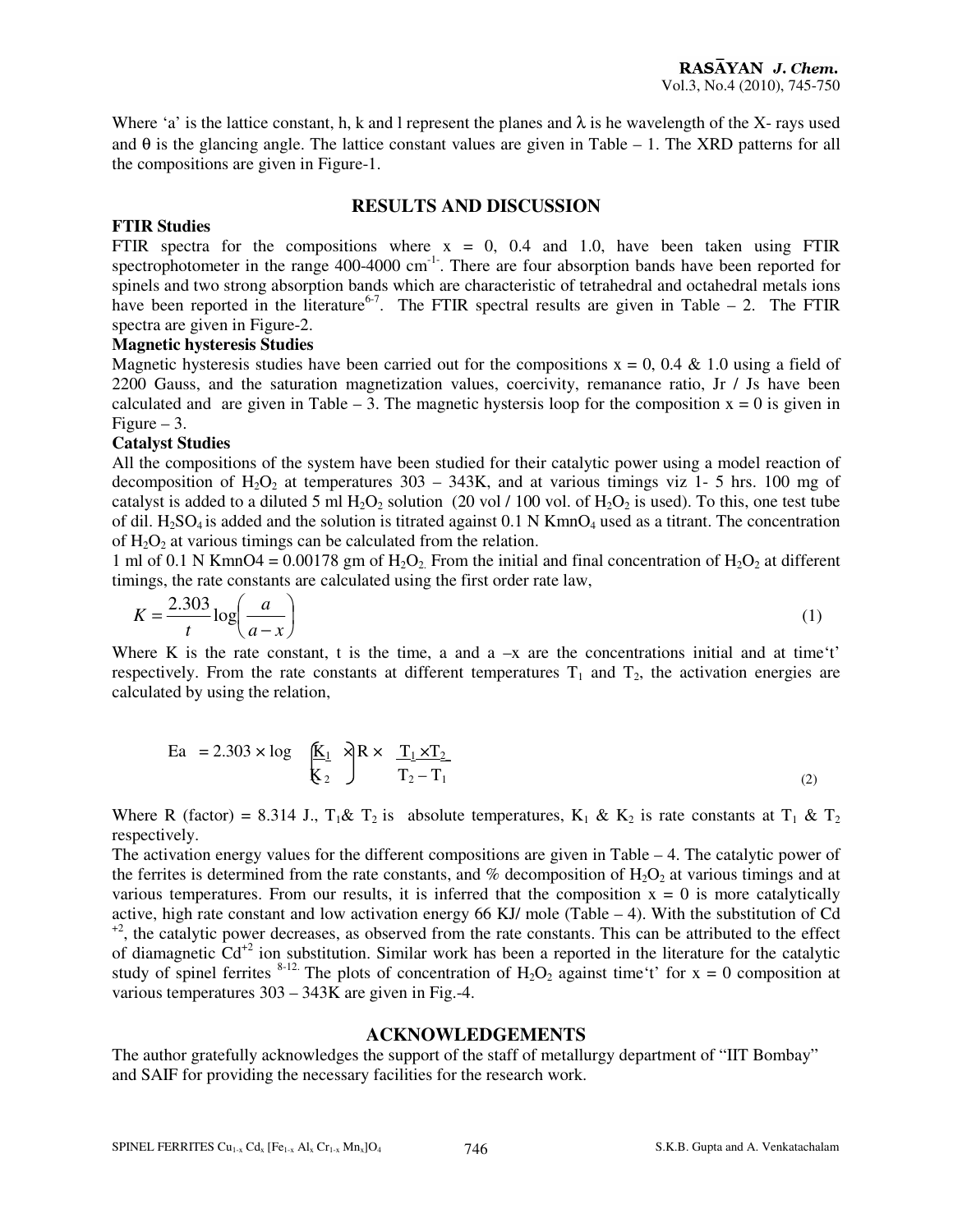#### **CONCLUSION**

The present study reveals that-

(1) All the compositions of the system form a single cubic spinel phase.

(2) The FTIR studies for the compositions showed four bands characteristic of spinel compounds.

(3) Magnetic hysteresis studies showed that the first composition  $x = 0$  is more magnetic.

(4) The catalyst studies using decomposition of  $H_2O_2$  also showed that the composition  $x = 0$  is more catalytically active with high rate constant and low activation energy. This is also related to it's magnetic power. This showed that spinel ferrites can be used as catalysts for some oxidation reactions like alcohol oxidation,  $CO \rightarrow CO_2$  etc, which are used in industrial processes.



Fig.-1: X- Ray diffractometer pattern of System Cu<sub>1-x</sub> Cd<sub>x</sub> [Fe<sub>1-x</sub> Al<sub>x</sub> Cr<sub>1-x</sub> Mn<sub>x</sub>]O<sub>4</sub>

Table-1: Lattice Constant Values for the System Cu<sub>1-x</sub> Cd<sub>x</sub> [Fe<sub>1-x</sub> Al<sub>x</sub> Cr<sub>1-x</sub> Mn<sub>x</sub>]O<sub>4</sub>

| Composition | Lattice Constant 'a' <sup>0</sup> A |
|-------------|-------------------------------------|
|             | 8.34                                |
| ר ו         | 8.41                                |
| 1.4         | 8.43                                |
| 1.6         | 8.43                                |
|             | 8.42                                |
|             | 8.38                                |

Table – 2: FTIR Data for the compounds of the System  $Cu_{1-x} Cd_{x} [Fe_{1-x} Al_{x} Cr_{1-x} Mn_{x}]O_{4}$ 

| $\cdot$<br>\omposition(x) | $\ddot{\phantom{a}}$<br>$1$ (Cm      | $2$ (Cm                | $3$ (Cm           | $4$ (Cm      |
|---------------------------|--------------------------------------|------------------------|-------------------|--------------|
|                           | $\overline{\phantom{0}}$<br>-<br>. . | $\sim$ 1 $\sim$<br>∪⊥⊃ | 000               |              |
| v.4                       | 500                                  | ∪⊥⊃                    | $\sim$            | 1.100<br>140 |
| 1.U                       | $\sim$ $\sim$ $\sim$<br>ر بے ر       | 667                    | $\sim$<br>1 U L L | 1110         |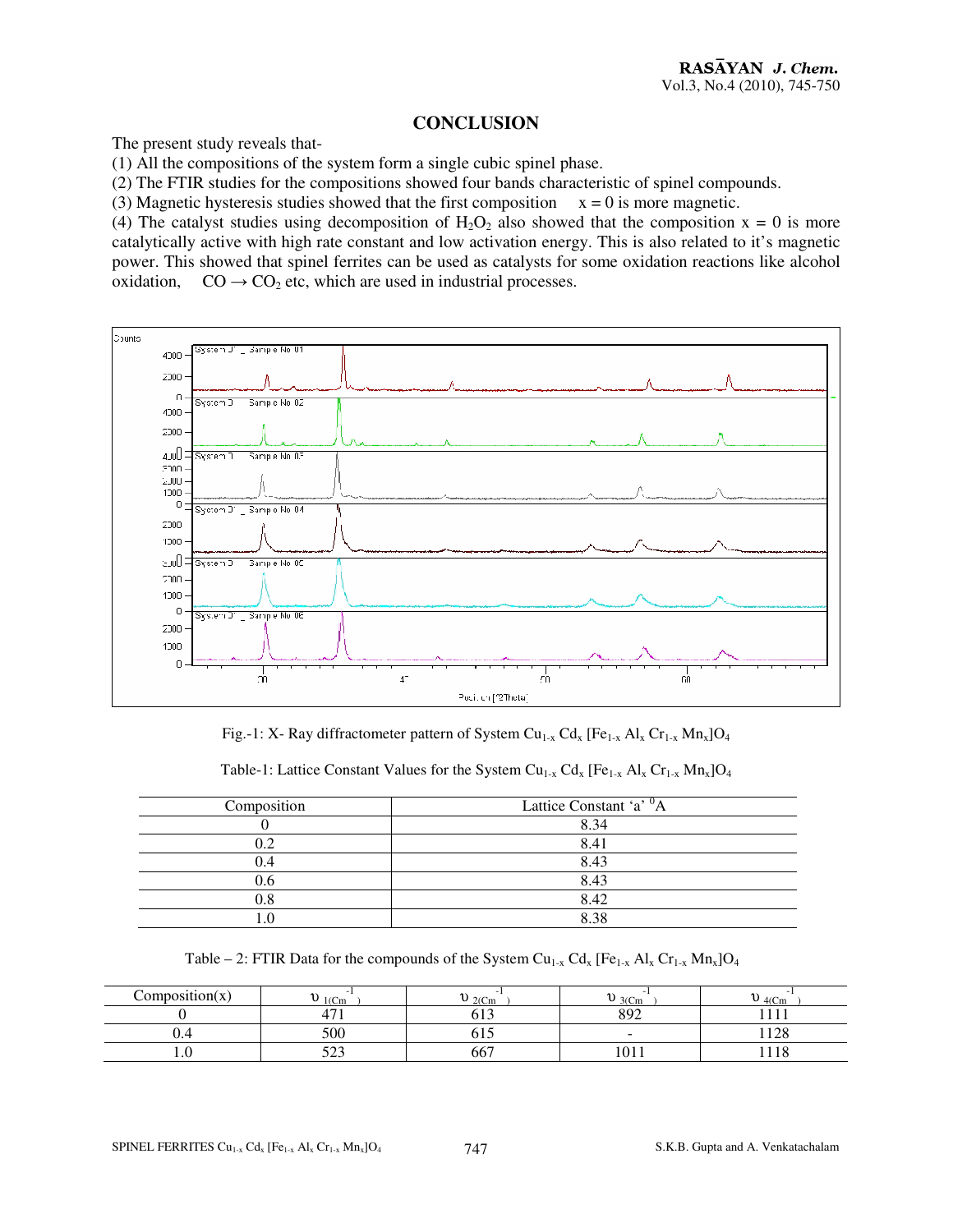| Composition | Saturation<br>Magnetizations<br>(emu/gm) | nB (Magnetic<br>Moment)<br>$\sigma s \times$ Mol.wt.<br>5585 | Coercivity<br>Hoe | Jr/Js<br>Remanence<br>Ratio |
|-------------|------------------------------------------|--------------------------------------------------------------|-------------------|-----------------------------|
|             | 20                                       | 0.8                                                          | 1900              | 0.283                       |
| 0.4         |                                          | 0.569                                                        | 1200              | 0.325                       |
| L.O         | 19                                       | 0.878                                                        | 1200              | 0.259                       |

Table-3: Magnetic Hystersis data for the compounds of the System  $Cu_{1-x} Cd_{x} [Fe_{1-x} Al_{x} Cr_{1-x} Mn_{x}]O_{4}$ 



Fig.-2: FTIR Bands of System  $Cu_{1-x} Cd_x [Fe_{1-x} Al_x Cr_{1-x} Mn_x]O_4$ 

| Table-4: The catalytic studies data for the compounds of the System $Cu_{1-x} Cd_x [Fe_{1-x} Al_x Cr_{1-x} Mn_x]O_4$ |  |  |  |  |
|----------------------------------------------------------------------------------------------------------------------|--|--|--|--|
|----------------------------------------------------------------------------------------------------------------------|--|--|--|--|

| Composition    | Rate Constants |        | % of decomposition |       | <b>Activation Energy KJ/mole</b> |              |
|----------------|----------------|--------|--------------------|-------|----------------------------------|--------------|
|                |                |        |                    |       |                                  |              |
|                |                |        |                    |       |                                  |              |
| $(\mathbf{x})$ | 323K           | 333K   | 323K               | 333K  | $303 - 313K$                     | $333 - 343K$ |
|                | 0.3358         | 0.2376 | 75.00              | 54.16 | 88.78                            | 66.21        |
| 0.2            | 0.1794         | 0.2004 | 62.50              | 68.97 | 80.43                            | 73.02        |
| 0.4            | 0.2032         | 0.1953 | 65.79              | 62.50 | 83.34                            | 73.27        |
| 0.6            | 0.2626         | 0.2584 | 69.69              | 70.00 | 82.13                            | 72.67        |
| 0.8            | 0.1959         | 0.2009 | 57.58              | 66.67 | 80.43                            | 73.92        |
| 0.1            | 0.1662         | 0.2071 | 52.94              | 61.30 | 80.91                            | 73.81        |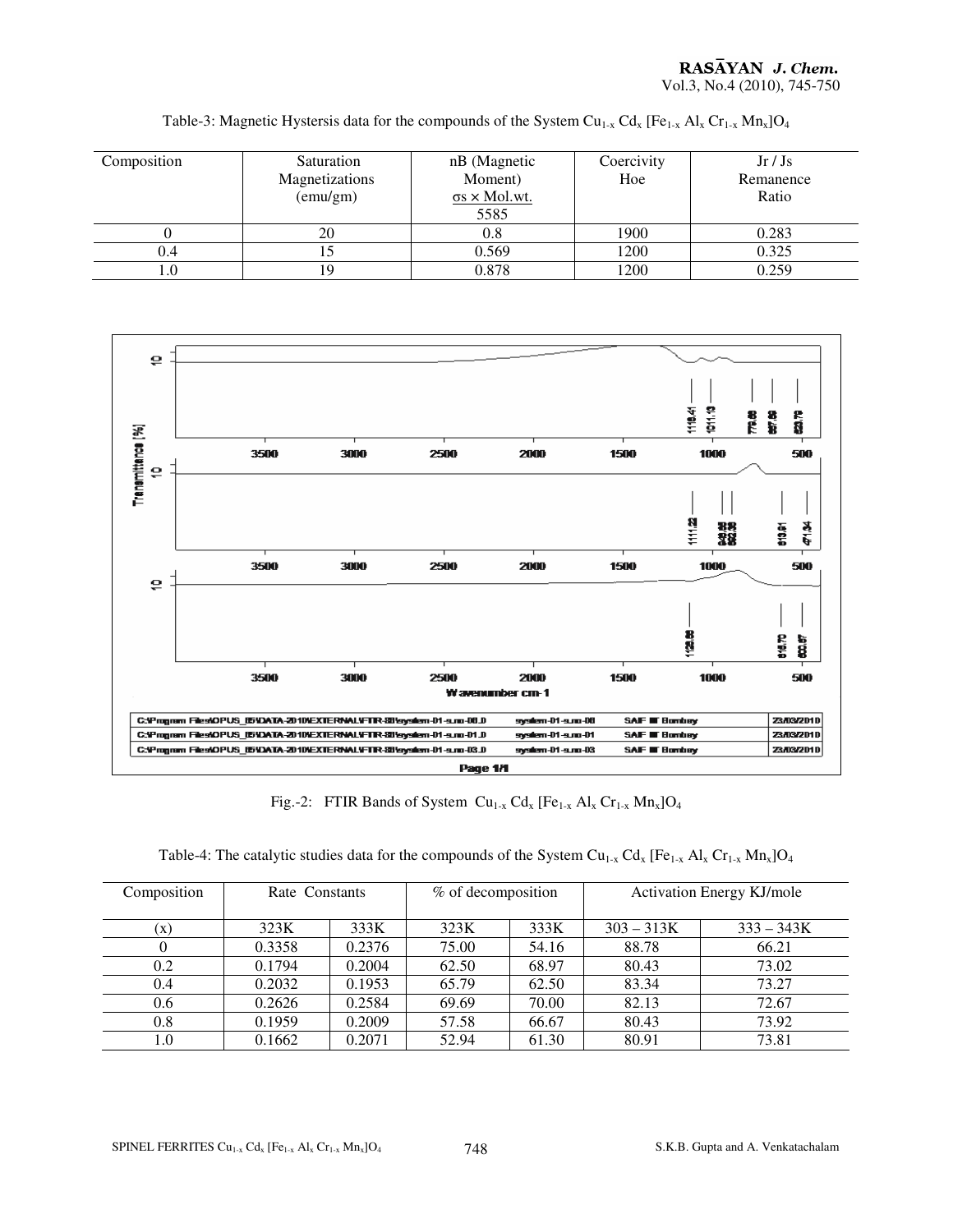

Fig.-3: Magnetic hysteresis loop of sample -1,  $(X= 0)$ , System Cu<sub>1-x</sub> Cd<sub>x</sub> [Fe<sub>1-x</sub> Al<sub>x</sub> Cr<sub>1-x</sub> Mn<sub>x</sub>]O<sub>4</sub>



Fig.-4 :Catalytic Parameters of sample – 1,  $(X = 0)$ , System Cu<sub>1-x</sub> Cd<sub>x</sub> [Fe<sub>1-x</sub> Al<sub>x</sub> Cr<sub>1-x</sub> Mn<sub>x</sub>]O<sub>4</sub>